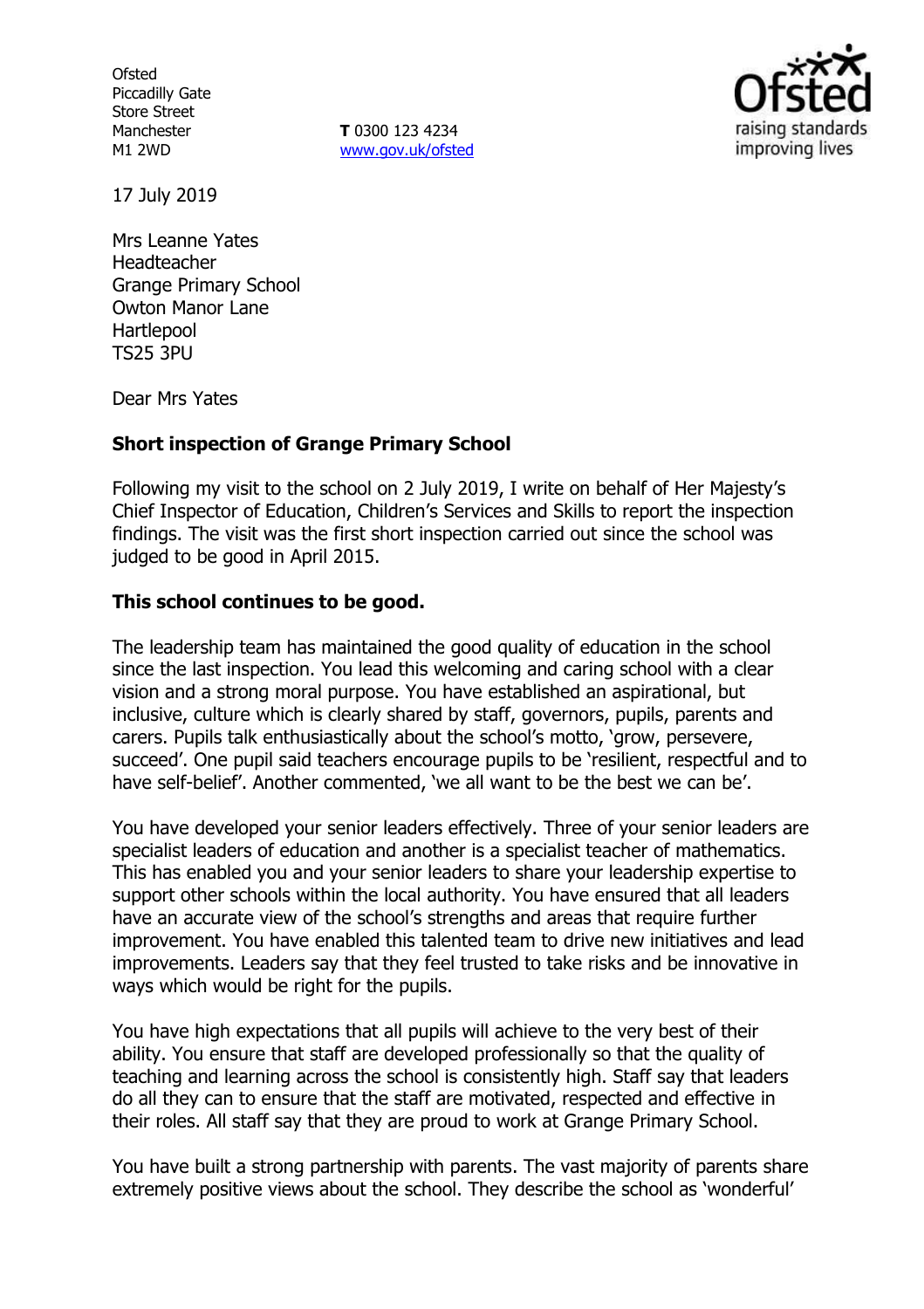

and 'fantastic', saying staff are 'caring and dedicated' and that their children make 'excellent progress'.

Pupils are polite, friendly, articulate and confident. They are incredibly proud of their school. They enjoy the opportunities to take on responsibilities, talking with pride about being elected onto the school council, or being a digital leader or a junior road safety officer. They are enthusiastic about their learning and say they like it when teachers challenge them to think hard about their learning. Pupils are aspirational for their future careers, for example wanting to be a doctor, actor, engineer or vet. Pupils appreciate the extra-curricular activities, including yoga, multi-skills, choir and sports.

You and your leaders have maintained and built upon the strengths identified at the last inspection and focused on the areas for improvement. Together, you have worked hard to improve the quality of teaching, learning and assessment. Leaders make regular checks on learning, including the quality of work in pupils' books, providing support and enabling teachers to share effective practice with one another. As a result, the quality of teaching is consistently strong across the school. Pupils' attainment by the end of key stage 2 has improved over the last three years. The proportions of pupils reaching the expected and higher standards in reading, writing and mathematics were above the national averages in 2018. Pupils' workbooks show that teachers consistently provide challenging activities that enable pupils to achieve their best. Pupils' grammar, spelling and handwriting skills are developed effectively in reading, writing and mathematics.

Two governors share the position of chair of the governing body. This arrangement is working well. All governors have areas of responsibility which link directly to priorities on the school development plan. This helps governors to have an accurate view of the school's strengths and areas for development. Governors have carried out a skills audit and used the findings to appoint new governors with the required skills and experience. Governors realise that the expertise they bring to their roles enables them to provide appropriate challenge to leaders.

# **Safeguarding is effective.**

The leadership team has ensured that all safeguarding arrangements are fit for purpose. You recognise the importance of shared responsibility and have a designated safeguarding lead, with six deputy designated leaders. You are tenacious in your approach to safeguarding and you ensure that clear and accountable safeguarding practices are followed by everyone. Staff and governors keep up to date with regular training, resulting in everyone knowing the procedure if they have a concern.

You have established a positive culture of keeping pupils safe. Staff, governors, pupils and parents all say that they think the school is a safe environment. The family support officers have forged strong and positive relationships with pupils and families. Parents appreciate this partnership, because it is ensuring that they get the help and support they need.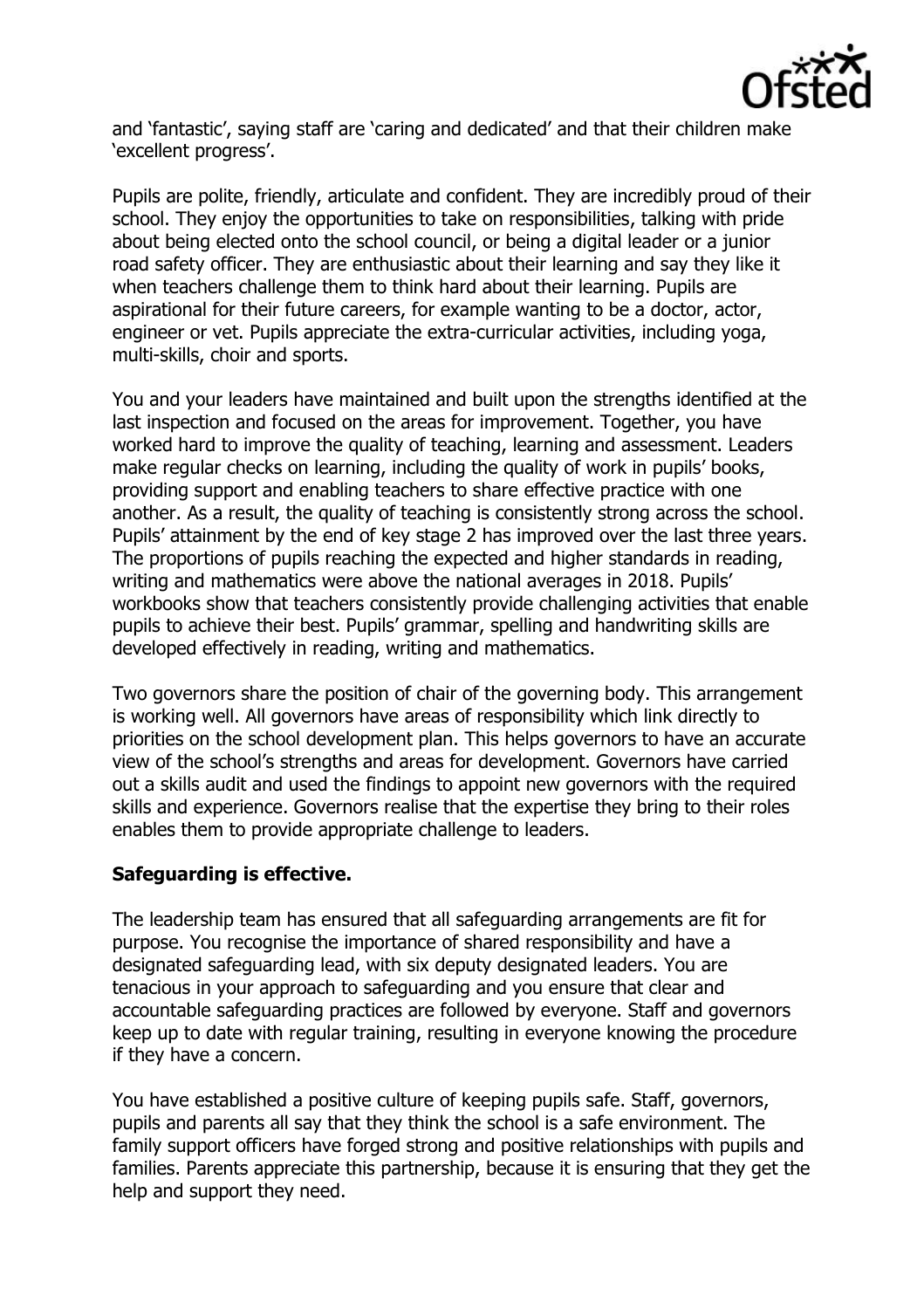

Pupils say that they feel safe in the school and are taught how to keep themselves safe, including when they are online. They say that, generally, pupils' behaviour is positive. They could not think of any time when bullying had occurred, but felt confident that staff would deal with it, should it happen. Pupils say that staff deal with any occasional 'silly behaviour or hurtful words' quickly and effectively. Pupils say that teacher guidance, assemblies and lessons support pupils to keep others safe, as well as themselves.

## **Inspection findings**

- A large proportion of children enter the early years with skills significantly below those typical for their age. Your early years leader has ensured that children receive high-quality experiences to develop their knowledge, understanding and skills, including in reading, writing and mathematics. Teachers use their findings of what children know and can do to plan the next steps in their learning. The outdoor learning environment for children in Nursery is rich, vibrant and expertly designed. It entices children to explore, be curious, follow their interests, solve problems and develop their independence. However, the outdoor learning environment in Reception is not as strong, because there are fewer opportunities for children to explore their outdoor environment. The proportion of children reaching the good level of development at the end of Reception has been below average over time. However, the learning portfolios have detailed evidence of the strong progress children make across the early years from their low starting points.
- Teachers have secure subject knowledge and they are consistent in their approach to teaching mathematics and English. As a result, pupils are developing and deepening their skills in mathematical fluency, calculation, reasoning and problem-solving. In English, pupils use grammatical terminology correctly, because it is taught and modelled effectively by teachers across the school. Pupils apply their phonic knowledge and skills to their reading and writing. Writing books show that accuracy in spelling is a strength across the school.
- All groups of pupils currently in the school are making good progress from their starting points. This includes pupils with special educational needs and/or disabilities and disadvantaged pupils. This is because you are making sure that leaders follow the progress of all pupil groups closely and provide additional teaching and support when needed. Work in pupils' books shows that pupils' progress across key stage 2 is strong in reading, writing and mathematics. Pupils are making good progress across key stage 1 from their low starting points. However, there are still not enough pupils working at, or above, the expected standard for their age.
- In each of the last three years, the proportions of pupils who are absent or persistently absent from school have been higher than the national averages. You have structured systems in place to try to improve attendance and to work with families whose children are frequently absent. However, the proportions of current pupils who are absent or persistently absent remain too high. You and your governors take a firm stance against parents taking their children on holiday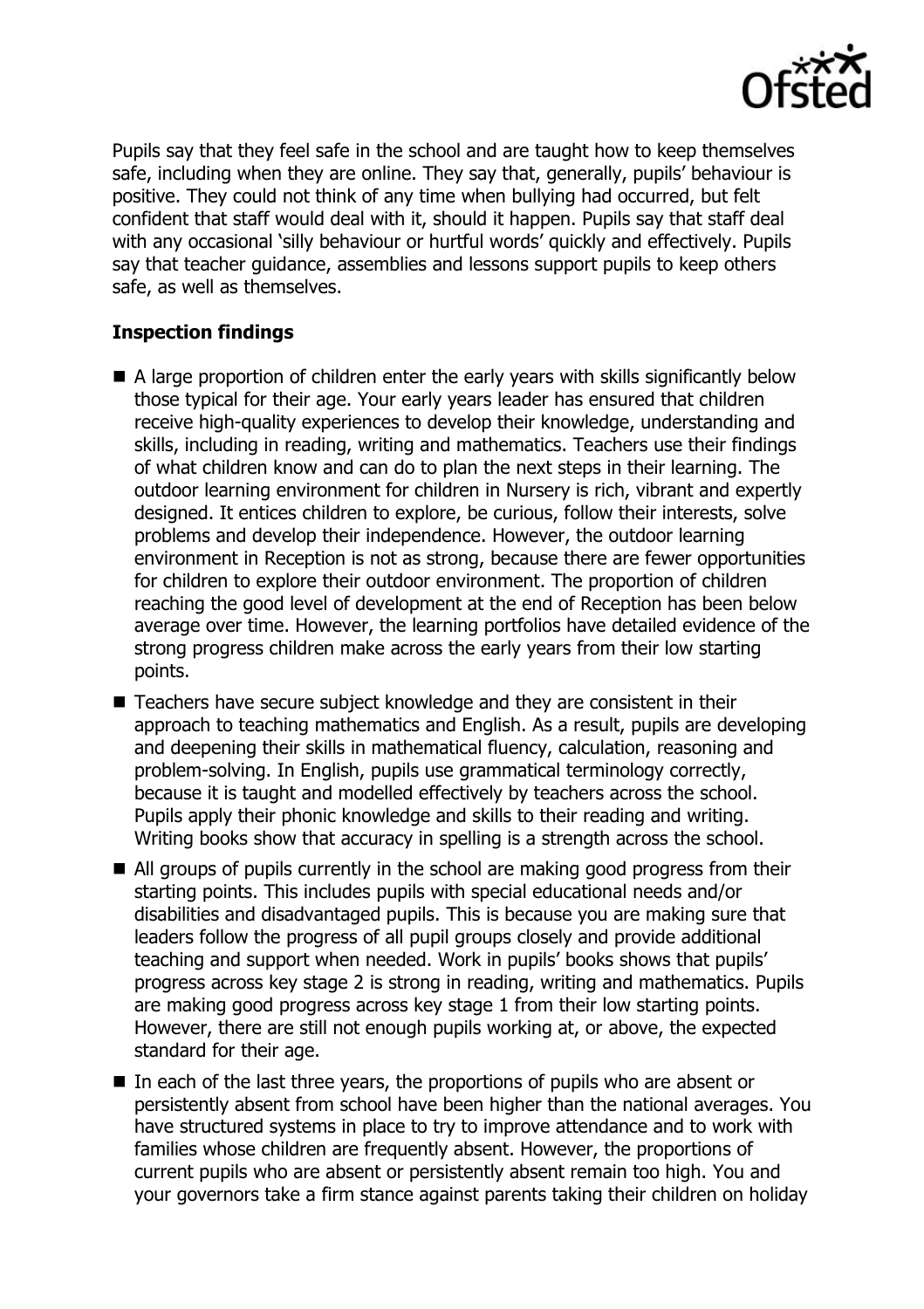

in term time. Despite these actions, holidays taken in term time contribute notably to below-average attendance

■ Over the past three years, the proportions of pupils reaching the expected standard in science by the end of key stages 1 and 2 have been below the national averages. I wanted to see how effectively current pupils were learning in science. Work in science books shows that pupils in key stage 1 are taught to explore the world around them, generate their own scientific questions and work scientifically. Pupils in Years 3 and 4 are skilled and knowledgeable in predicting, enquiring and reaching conclusions. In Years 5 and 6, pupils build on these skills and are becoming confident at justifying their scientific ideas. Work in pupils' books indicates that pupils are currently making strong progress in science across the school.

## **Next steps for the school**

Leaders and those responsible for governance should ensure that:

- they improve pupils' attendance, reduce persistent absence and reduce the number of holidays taken during term time
- $\blacksquare$  the proportions of pupils reaching the expected and higher standards at the end of key stage 1 are at least in line with national averages
- $\blacksquare$  the outdoor area in Reception offers the same high quality of learning and development opportunities as that in Nursery.

I am copying this letter to the chair of the governing body, the regional schools commissioner and the director of children's services for Hartlepool Borough. This letter will be published on the Ofsted website.

Yours sincerely

Alison Aitchison **Her Majesty's Inspector**

# **Information about the inspection**

During this inspection, I met with you, your senior leaders, governors, and your school improvement adviser. Together with your senior leaders, I carried out observations of lessons. We looked at pupils' workbooks and talked with pupils in lessons. I met with a group of pupils from Years 2 to 5 and listened to pupils from Years 2 and 3 read. We considered the school's own assessment information on the progress being made by current pupils. I looked at the school's evaluation of its own performance and current plans for improvement. I looked at various documents related to safeguarding, including the single central record on the recruitment of staff. I also assessed current rates of pupil attendance. I gathered views from